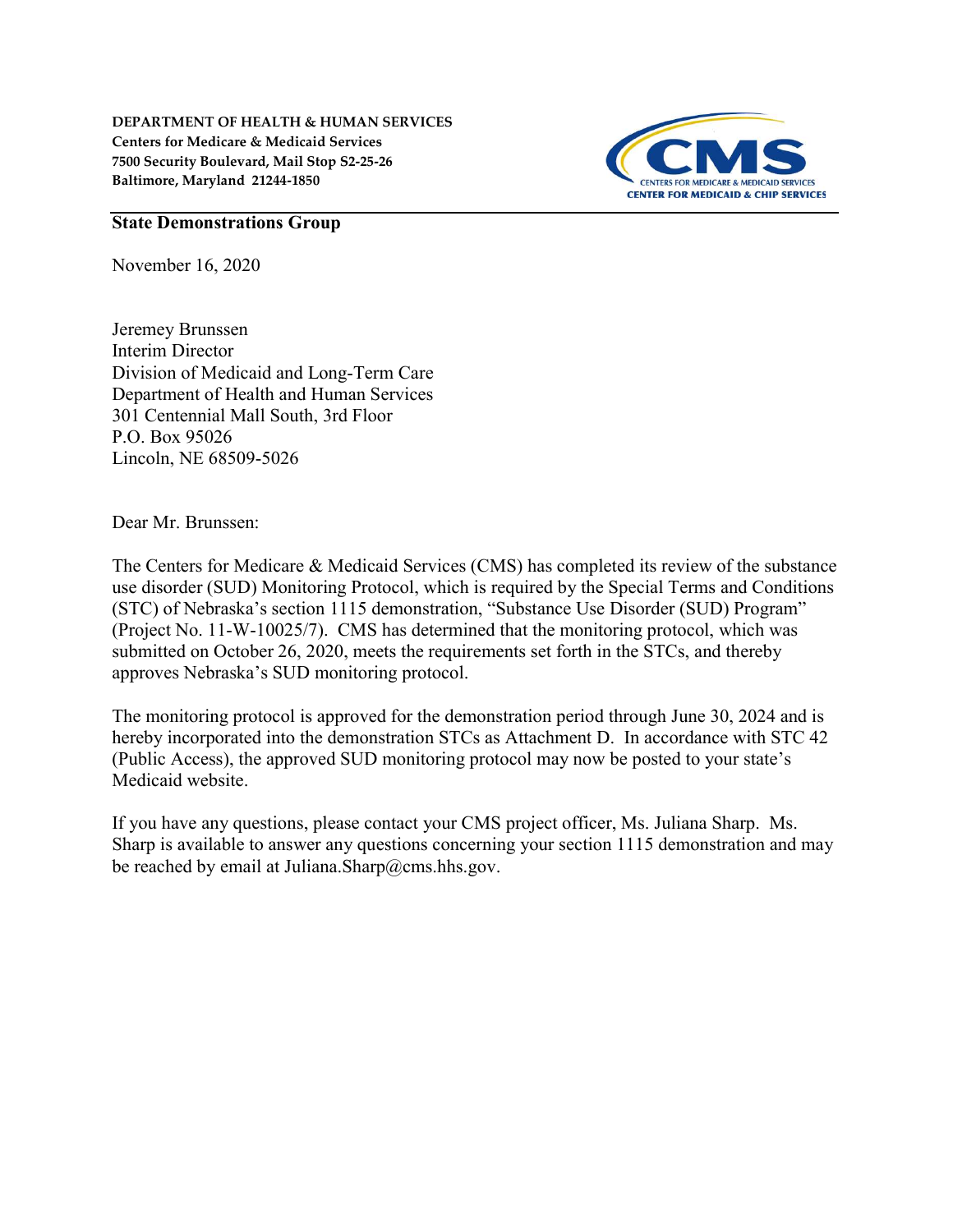We look forward to our continued partnership on Nebraska's Substance Use Disorder (SUD) Program section 1115 Medicaid demonstration.

Sincerely,

Director<br>Division of Demonstration<br>Division<br>Division Monitoring and Evaluation Demonstrations

Danielle Digitally signed by<br>
Daly -S Date: 2020.11.16<br>
Daly -S Date: 2020.11.16<br>
Danielle Daly Angela D. Garner -S Date: 2020.11.16<br>
Angela D. Garner -S Date: 2020.11.16<br>
Angela D. Garner Angela D. Angela D. Garner-S Date: 2020.11.16

Division of System Reform

cc: Ashtan Mitchell, State Monitoring Lead, CMS Medicaid and CHIP Operations Group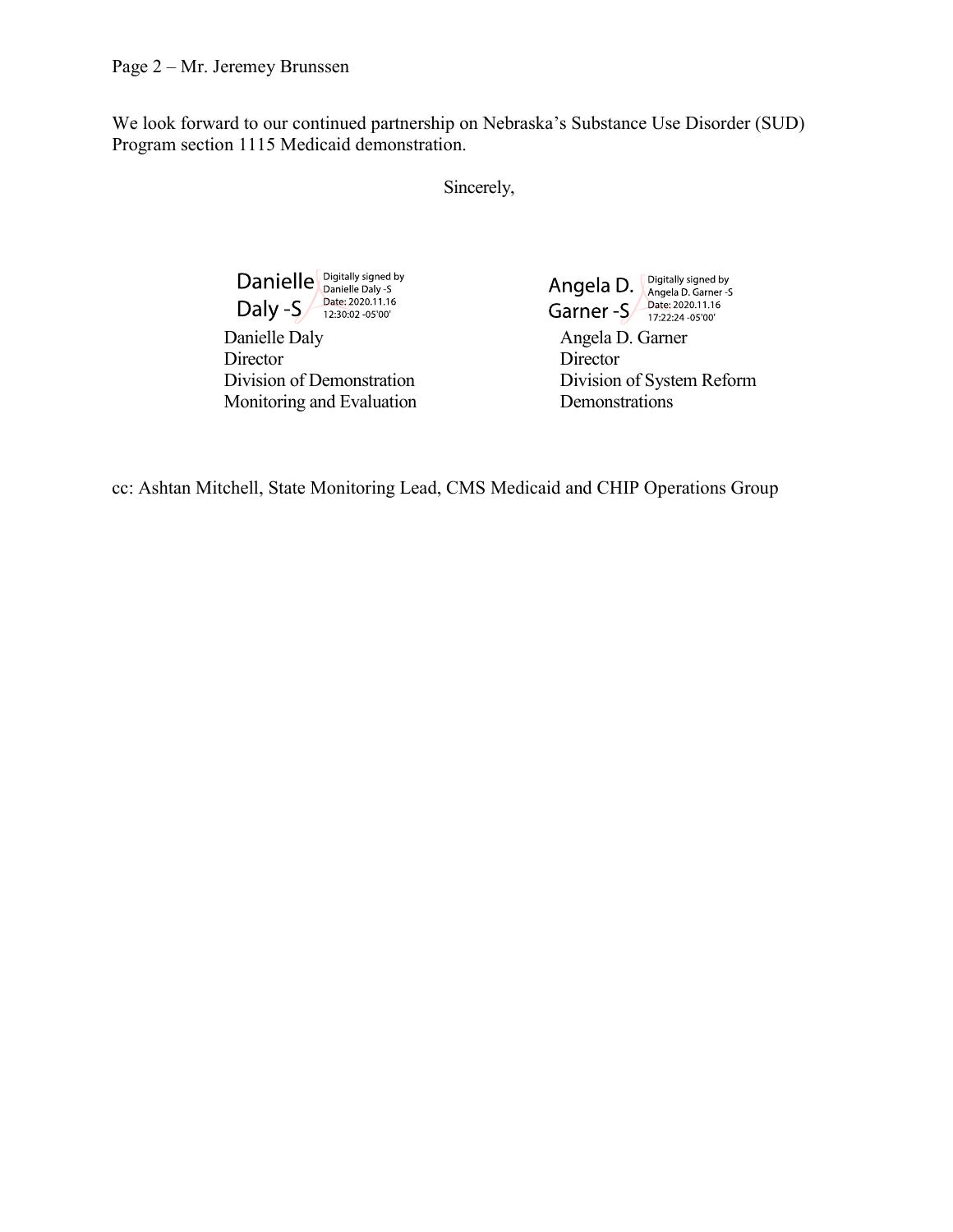# **1. Title Page for the State's SUD Demonstration or SUD Components of Broader Demonstration**

*The state should complete this Title Page as part of its SUD Monitoring Protocol. This form should be submitted as the title page for all Monitoring Reports. The content of this table should stay consistent over time.*

| <b>State</b>                                                                                             | Nebraska                                                                                                                                                                                                                                                                                                                                                                                                                                                                                                                                                                                                                                                                                                                                                                                              |  |  |  |
|----------------------------------------------------------------------------------------------------------|-------------------------------------------------------------------------------------------------------------------------------------------------------------------------------------------------------------------------------------------------------------------------------------------------------------------------------------------------------------------------------------------------------------------------------------------------------------------------------------------------------------------------------------------------------------------------------------------------------------------------------------------------------------------------------------------------------------------------------------------------------------------------------------------------------|--|--|--|
| <b>Demonstration name</b>                                                                                | Nebraska Substance Use Disorder Program                                                                                                                                                                                                                                                                                                                                                                                                                                                                                                                                                                                                                                                                                                                                                               |  |  |  |
| <b>Approval date for</b><br>demonstration                                                                | June 28, 2019                                                                                                                                                                                                                                                                                                                                                                                                                                                                                                                                                                                                                                                                                                                                                                                         |  |  |  |
| <b>Approval period for SUD</b>                                                                           | July 1, 2019 – June 30, 2024 $\Box$                                                                                                                                                                                                                                                                                                                                                                                                                                                                                                                                                                                                                                                                                                                                                                   |  |  |  |
| Approval date for SUD, if<br>different from above                                                        |                                                                                                                                                                                                                                                                                                                                                                                                                                                                                                                                                                                                                                                                                                                                                                                                       |  |  |  |
| <b>Implementation date of SUD,</b><br>if different from above                                            | July 1, 2019                                                                                                                                                                                                                                                                                                                                                                                                                                                                                                                                                                                                                                                                                                                                                                                          |  |  |  |
| <b>SUD</b> (or if broader<br>demonstration, then SUD -<br>related) demonstration goals<br>and objectives | During the demonstration period, the state seeks to achieve the<br>following goals:<br>1. Increased rates of identification, initiation, and engagement in<br>treatment for SUD;<br>2. Increased adherence to and retention in treatment;<br>3. Reductions in overdose deaths, particularly those due to opioids;<br>4. Reduced utilization of emergency departments and inpatient<br>hospital settings for<br>treatment where the utilization is preventable or medically<br>inappropriate through<br>improved access to other continuum of care services;<br>5. Fewer readmissions to the same or higher level of care where the<br>readmission is<br>preventable or medically inappropriate; and,<br>6. Improved access to care for physical health conditions among<br>beneficiaries with $SUD$ . |  |  |  |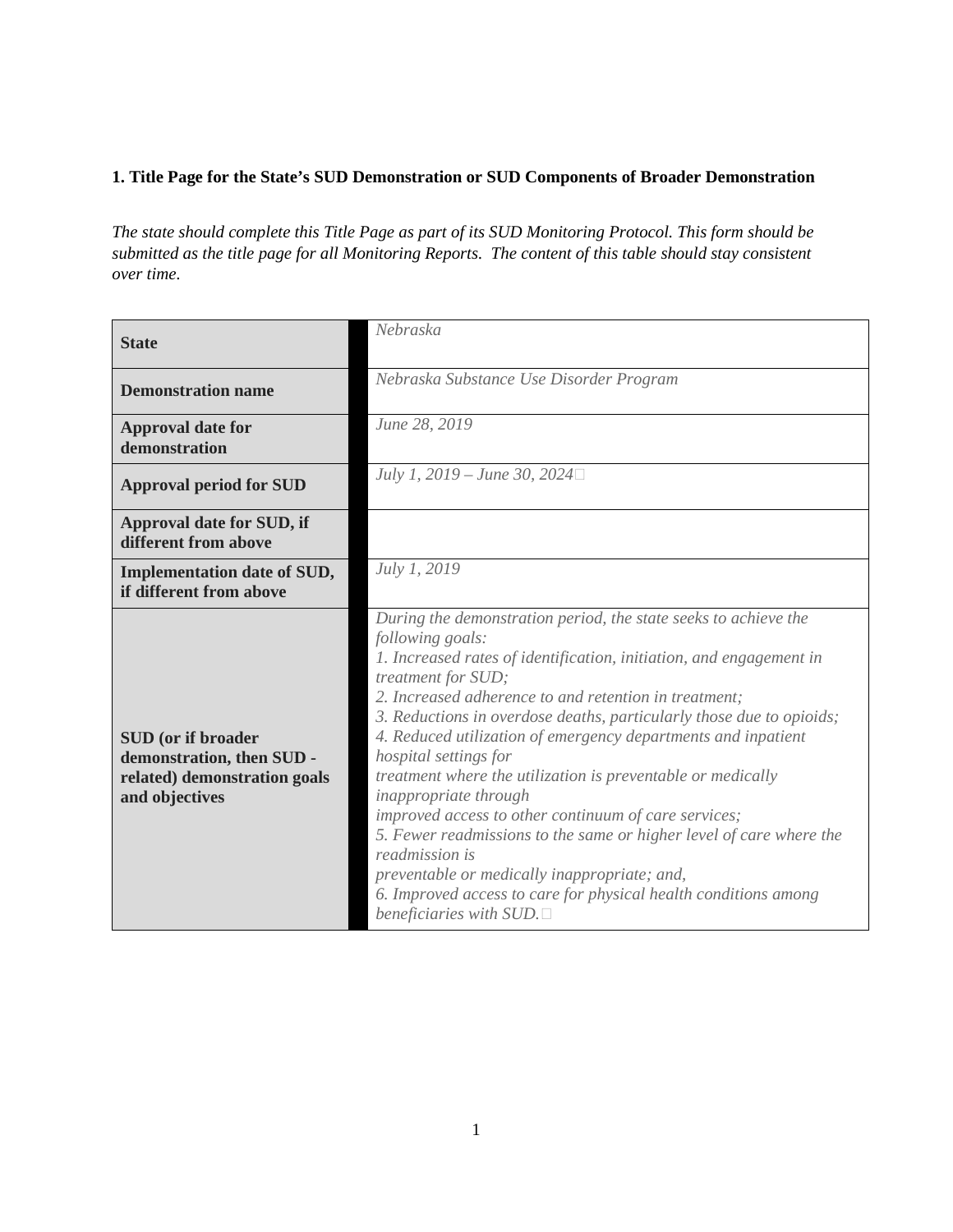| <b>Summary of proposed</b><br>modification                                                                                                                                                                                                                                                   | <b>Related</b><br>metric<br>(if any) | <b>Justification for modification</b>                                                                                                                                                                                                                                                                                                                                                                                                                                                                              |
|----------------------------------------------------------------------------------------------------------------------------------------------------------------------------------------------------------------------------------------------------------------------------------------------|--------------------------------------|--------------------------------------------------------------------------------------------------------------------------------------------------------------------------------------------------------------------------------------------------------------------------------------------------------------------------------------------------------------------------------------------------------------------------------------------------------------------------------------------------------------------|
| 1. Assessment of Need and Qualification for SUD Services                                                                                                                                                                                                                                     |                                      |                                                                                                                                                                                                                                                                                                                                                                                                                                                                                                                    |
| Provide a brief description of any<br>changes or modifications the state<br>expects to make in its narrative<br>reporting, relative to the<br>expectations described in the<br><b>SUD Monitoring Report Template</b><br>(Narrative Information on<br>Implementation)                         |                                      | Summarize how the proposed modification will alter reporting relative to the SUD Monitoring Report<br>Template and provide reasoning why this modification is needed<br><b>EXAMPLE</b><br>In addition to reporting on the requested information, the state plans to report on progress on $X$<br>implementation activity not currently listed in the report template. The state will add this activity as a<br>new row to the "Narrative Information on Implementation" table in Part A of its Monitoring Reports. |
| <b>EXAMPLE</b>                                                                                                                                                                                                                                                                               |                                      |                                                                                                                                                                                                                                                                                                                                                                                                                                                                                                                    |
| Additional topic of interest                                                                                                                                                                                                                                                                 |                                      |                                                                                                                                                                                                                                                                                                                                                                                                                                                                                                                    |
| [Add rows as needed]                                                                                                                                                                                                                                                                         |                                      |                                                                                                                                                                                                                                                                                                                                                                                                                                                                                                                    |
| narrative information with the modifications described above.                                                                                                                                                                                                                                |                                      | $\Box$ The state has reviewed the corresponding prompts for narrative information in the SUD Monitoring Report Template and confirms that it will report the                                                                                                                                                                                                                                                                                                                                                       |
| narrative information as requested (no modifications).                                                                                                                                                                                                                                       |                                      | $\boxtimes$ The state has reviewed the corresponding prompts for narrative information in the SUD Monitoring Report Template and confirms that it will report the                                                                                                                                                                                                                                                                                                                                                  |
| 2. Access to Critical Levels of Care for OUD and other SUDs (Milestone 1)                                                                                                                                                                                                                    |                                      |                                                                                                                                                                                                                                                                                                                                                                                                                                                                                                                    |
| Provide a brief description of any<br>changes or modifications the state<br>expects to make in its narrative<br>reporting, relative to the<br>expectations described in the<br><b>SUD Monitoring Report Template</b><br>(Narrative Information on<br>Implementation)<br>[Add rows as needed] |                                      |                                                                                                                                                                                                                                                                                                                                                                                                                                                                                                                    |
|                                                                                                                                                                                                                                                                                              |                                      |                                                                                                                                                                                                                                                                                                                                                                                                                                                                                                                    |

# **2. Proposed Modifications to SUD Narrative Information on Implementation, by Milestone or Reporting Topic**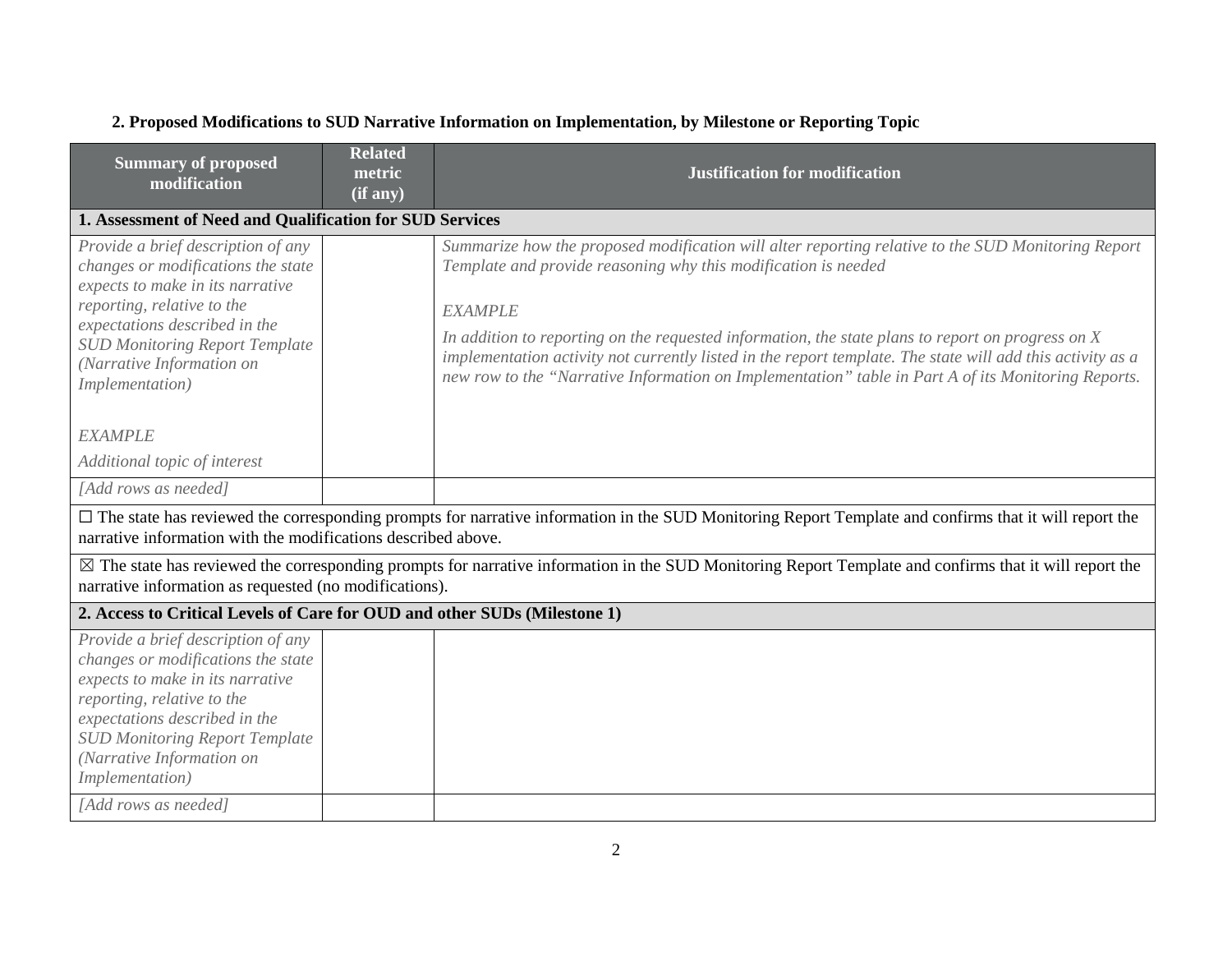| <b>Summary of proposed</b><br>modification                                                                                                                                                                                                                                                   | <b>Related</b><br>metric<br>$\overline{\text{ (if any)}}$ | <b>Justification for modification</b>                                                                                                                   |  |  |
|----------------------------------------------------------------------------------------------------------------------------------------------------------------------------------------------------------------------------------------------------------------------------------------------|-----------------------------------------------------------|---------------------------------------------------------------------------------------------------------------------------------------------------------|--|--|
| narrative information with the modifications described above.                                                                                                                                                                                                                                |                                                           | □ The state has reviewed the corresponding prompts for narrative information in the SUD Monitoring Report Template and confirms that it will report the |  |  |
| narrative information as requested (no modifications).                                                                                                                                                                                                                                       |                                                           | ⊠ The state has reviewed the corresponding prompts for narrative information in the SUD Monitoring Report Template and confirms that it will report the |  |  |
| 3. Use of Evidence-based, SUD-specific Patient Placement Criteria (Milestone 2)                                                                                                                                                                                                              |                                                           |                                                                                                                                                         |  |  |
| Provide a brief description of any<br>changes or modifications the state<br>expects to make in its narrative<br>reporting, relative to the<br>expectations described in the<br><b>SUD Monitoring Report Template</b><br>(Narrative Information on<br>Implementation)                         |                                                           |                                                                                                                                                         |  |  |
| [Add rows as needed]                                                                                                                                                                                                                                                                         |                                                           |                                                                                                                                                         |  |  |
| narrative information with the modifications described above.                                                                                                                                                                                                                                |                                                           | □ The state has reviewed the corresponding prompts for narrative information in the SUD Monitoring Report Template and confirms that it will report the |  |  |
| $\boxtimes$ The state has reviewed the corresponding prompts for narrative information in the SUD Monitoring Report Template and confirms that it will report the<br>narrative information as requested (no modifications).                                                                  |                                                           |                                                                                                                                                         |  |  |
| 4. Use of Nationally Recognized SUD-specific Program Standards to Set Provider Qualifications for Residential Treatment Facilities (Milestone 3)                                                                                                                                             |                                                           |                                                                                                                                                         |  |  |
| Provide a brief description of any<br>changes or modifications the state<br>expects to make in its narrative<br>reporting, relative to the<br>expectations described in the<br><b>SUD Monitoring Report Template</b><br>(Narrative Information on<br>Implementation)<br>[Add rows as needed] |                                                           |                                                                                                                                                         |  |  |
|                                                                                                                                                                                                                                                                                              |                                                           |                                                                                                                                                         |  |  |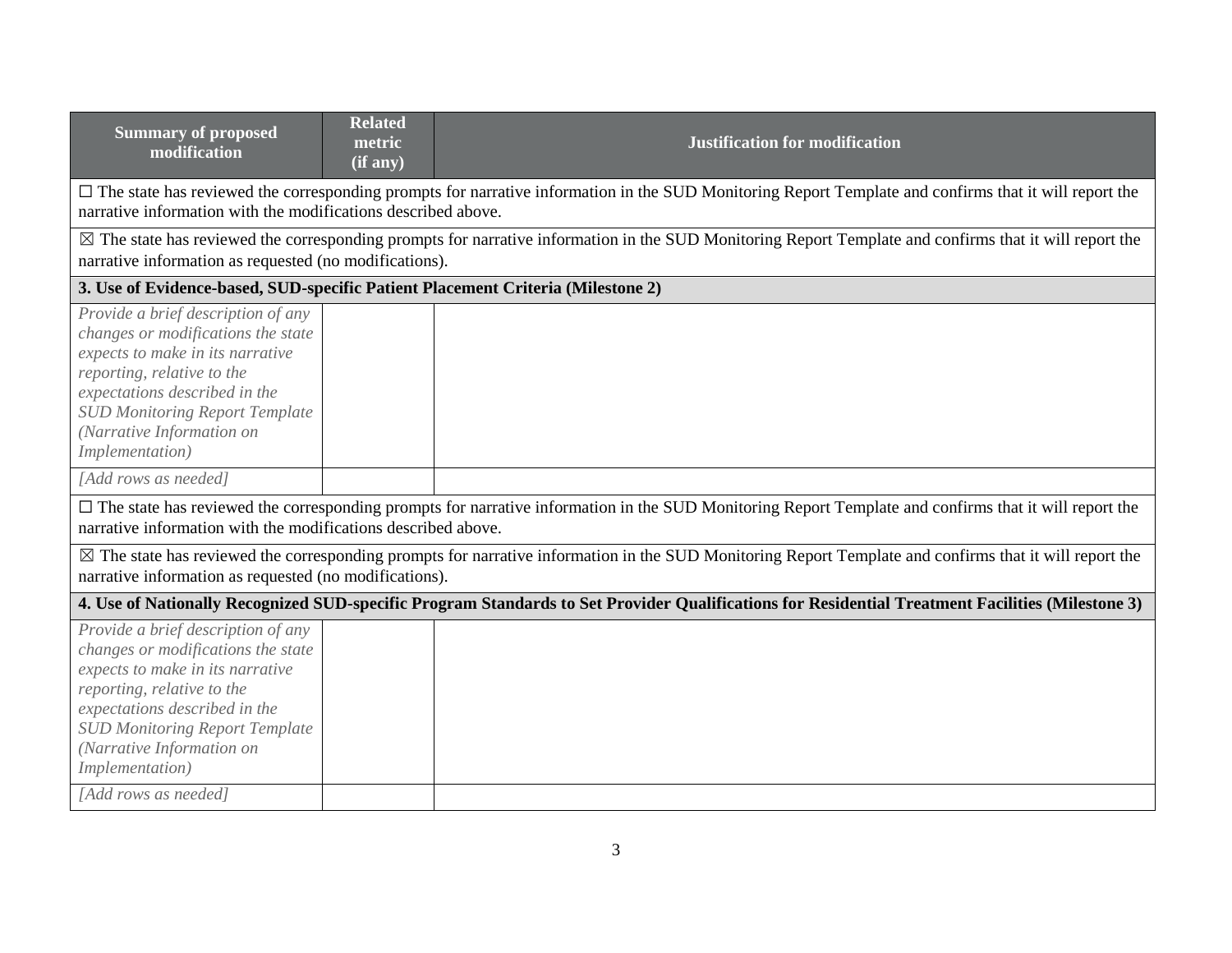| <b>Related</b><br>metric<br>(if any)                                                                                                                                                                                          | <b>Justification for modification</b>                                                                                                                             |  |  |  |
|-------------------------------------------------------------------------------------------------------------------------------------------------------------------------------------------------------------------------------|-------------------------------------------------------------------------------------------------------------------------------------------------------------------|--|--|--|
| narrative information with the modifications described above.                                                                                                                                                                 | $\Box$ The state has reviewed the corresponding prompts for narrative information in the SUD Monitoring Report Template and confirms that it will report the      |  |  |  |
| narrative information as requested (no modifications).                                                                                                                                                                        | $\boxtimes$ The state has reviewed the corresponding prompts for narrative information in the SUD Monitoring Report Template and confirms that it will report the |  |  |  |
|                                                                                                                                                                                                                               | 5. Sufficient Provider Capacity at Critical Levels of Care including for Medication Assisted Treatment for OUD (Milestone 4)                                      |  |  |  |
|                                                                                                                                                                                                                               |                                                                                                                                                                   |  |  |  |
|                                                                                                                                                                                                                               |                                                                                                                                                                   |  |  |  |
| $\Box$ The state has reviewed the corresponding prompts for narrative information in the SUD Monitoring Report Template and confirms that it will report the<br>narrative information with the modifications described above. |                                                                                                                                                                   |  |  |  |
| $\boxtimes$ The state has reviewed the corresponding prompts for narrative information in the SUD Monitoring Report Template and confirms that it will report the<br>narrative information as requested (no modifications).   |                                                                                                                                                                   |  |  |  |
| 6. Implementation of Comprehensive Treatment and Prevention Strategies to Address Opioid Abuse and OUD (Milestone 5)                                                                                                          |                                                                                                                                                                   |  |  |  |
|                                                                                                                                                                                                                               |                                                                                                                                                                   |  |  |  |
|                                                                                                                                                                                                                               |                                                                                                                                                                   |  |  |  |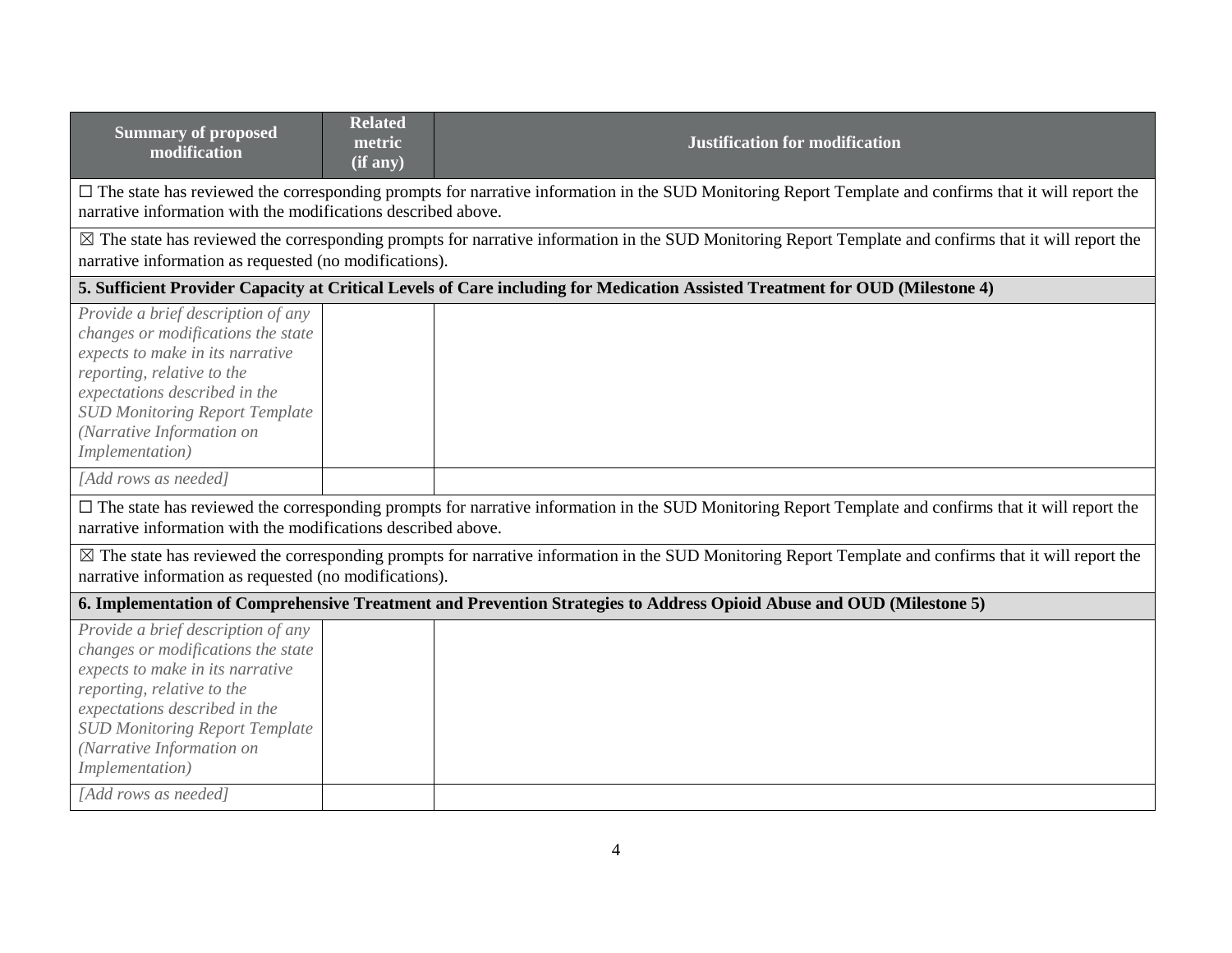| <b>Summary of proposed</b><br>modification                                                                                                                                                                                                                           | <b>Related</b><br>metric<br>(if any)                                                                                                                                                                                     | <b>Justification for modification</b>                                                                                                                             |  |  |  |
|----------------------------------------------------------------------------------------------------------------------------------------------------------------------------------------------------------------------------------------------------------------------|--------------------------------------------------------------------------------------------------------------------------------------------------------------------------------------------------------------------------|-------------------------------------------------------------------------------------------------------------------------------------------------------------------|--|--|--|
| narrative information with the modifications described above.                                                                                                                                                                                                        |                                                                                                                                                                                                                          | $\Box$ The state has reviewed the corresponding prompts for narrative information in the SUD Monitoring Report Template and confirms that it will report the      |  |  |  |
| narrative information as requested (no modifications).                                                                                                                                                                                                               |                                                                                                                                                                                                                          | $\boxtimes$ The state has reviewed the corresponding prompts for narrative information in the SUD Monitoring Report Template and confirms that it will report the |  |  |  |
|                                                                                                                                                                                                                                                                      |                                                                                                                                                                                                                          | 7. Improved Care Coordination and Transitions between Levels of Care (Milestone 6)                                                                                |  |  |  |
| Provide a brief description of any<br>changes or modifications the state<br>expects to make in its narrative<br>reporting, relative to the<br>expectations described in the<br><b>SUD Monitoring Report Template</b><br>(Narrative Information on<br>Implementation) |                                                                                                                                                                                                                          |                                                                                                                                                                   |  |  |  |
| [Add rows as needed]                                                                                                                                                                                                                                                 |                                                                                                                                                                                                                          |                                                                                                                                                                   |  |  |  |
|                                                                                                                                                                                                                                                                      | □ The state has reviewed the corresponding prompts for narrative information in the SUD Monitoring Report Template and confirms that it will report the<br>narrative information with the modifications described above. |                                                                                                                                                                   |  |  |  |
| ⊠ The state has reviewed the corresponding prompts for narrative information in the SUD Monitoring Report Template and confirms that it will report the<br>narrative information as requested (no modifications).                                                    |                                                                                                                                                                                                                          |                                                                                                                                                                   |  |  |  |
| 8. SUD Health Information Technology (Health IT)                                                                                                                                                                                                                     |                                                                                                                                                                                                                          |                                                                                                                                                                   |  |  |  |
| Provide a brief description of any<br>changes or modifications the state<br>expects to make in its narrative<br>reporting, relative to the<br>expectations described in the<br><b>SUD Monitoring Report Template</b><br>(Narrative Information on<br>Implementation) |                                                                                                                                                                                                                          |                                                                                                                                                                   |  |  |  |
| [Add rows as needed]                                                                                                                                                                                                                                                 |                                                                                                                                                                                                                          |                                                                                                                                                                   |  |  |  |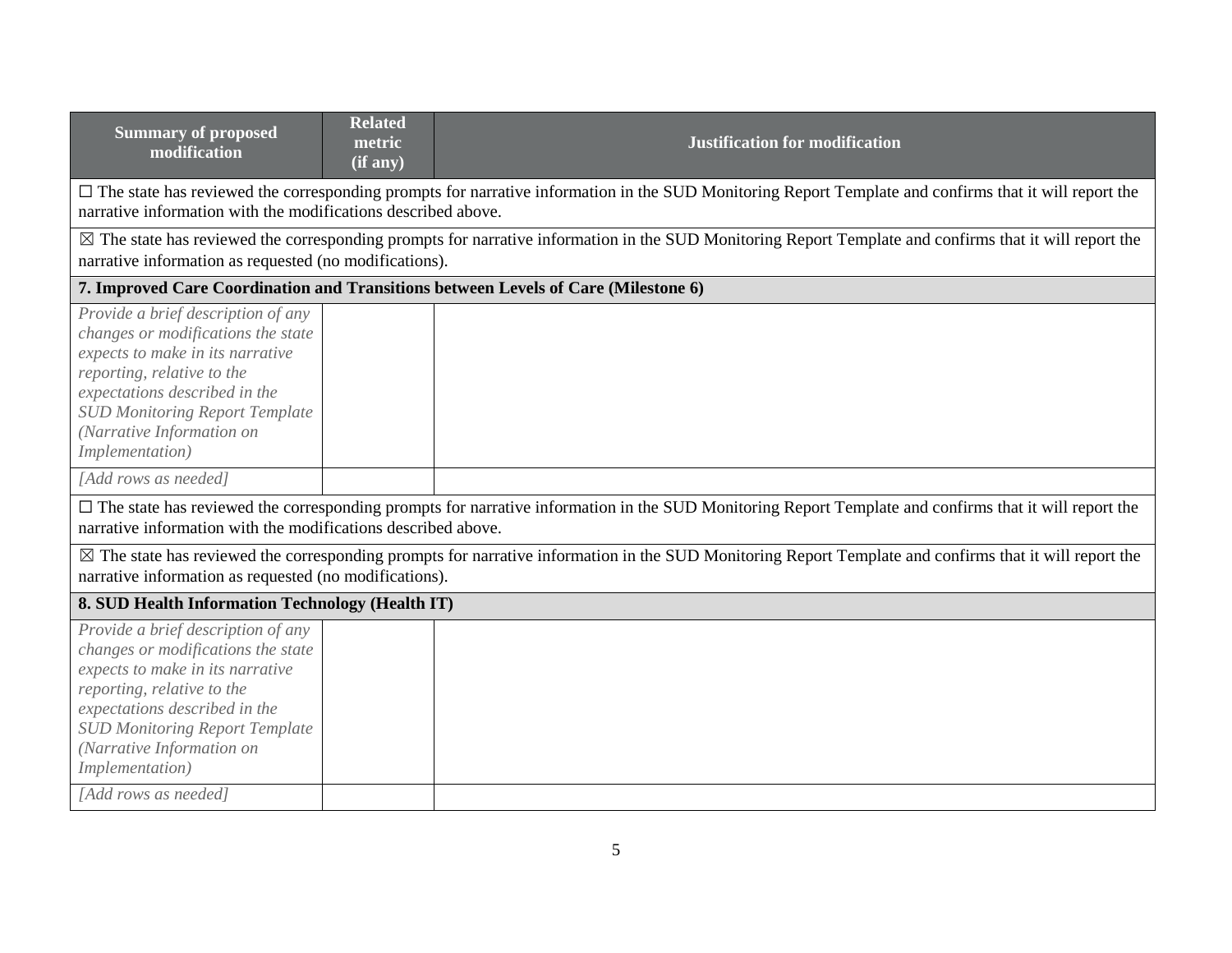| <b>Summary of proposed</b><br>modification                                                                                                                                                                                                                           | <b>Related</b><br>metric<br>(if any) | <b>Justification for modification</b>                                                                                                                   |  |
|----------------------------------------------------------------------------------------------------------------------------------------------------------------------------------------------------------------------------------------------------------------------|--------------------------------------|---------------------------------------------------------------------------------------------------------------------------------------------------------|--|
| narrative information with the modifications described above.                                                                                                                                                                                                        |                                      | □ The state has reviewed the corresponding prompts for narrative information in the SUD Monitoring Report Template and confirms that it will report the |  |
| narrative information as requested (no modifications).                                                                                                                                                                                                               |                                      | ⊠ The state has reviewed the corresponding prompts for narrative information in the SUD Monitoring Report Template and confirms that it will report the |  |
| 9. Other SUD-related Metrics                                                                                                                                                                                                                                         |                                      |                                                                                                                                                         |  |
| Provide a brief description of any<br>changes or modifications the state<br>expects to make in its narrative<br>reporting, relative to the<br>expectations described in the<br><b>SUD Monitoring Report Template</b><br>(Narrative Information on<br>Implementation) |                                      |                                                                                                                                                         |  |
| [Add rows as needed]                                                                                                                                                                                                                                                 |                                      |                                                                                                                                                         |  |
| narrative information with the modifications described above.                                                                                                                                                                                                        |                                      | □ The state has reviewed the corresponding prompts for narrative information in the SUD Monitoring Report Template and confirms that it will report the |  |
| $\boxtimes$ The state has reviewed the corresponding prompts for narrative information in the SUD Monitoring Report Template and confirms that it will report the<br>narrative information as requested (no modifications).                                          |                                      |                                                                                                                                                         |  |
| <b>10. Budget Neutrality</b>                                                                                                                                                                                                                                         |                                      |                                                                                                                                                         |  |
| Provide a brief description of any<br>changes or modifications the state<br>expects to make in its narrative<br>reporting, relative to the<br>expectations described in the<br><b>SUD Monitoring Report Template</b><br>(Narrative Information on<br>Implementation) |                                      |                                                                                                                                                         |  |
| [Add rows as needed]                                                                                                                                                                                                                                                 |                                      |                                                                                                                                                         |  |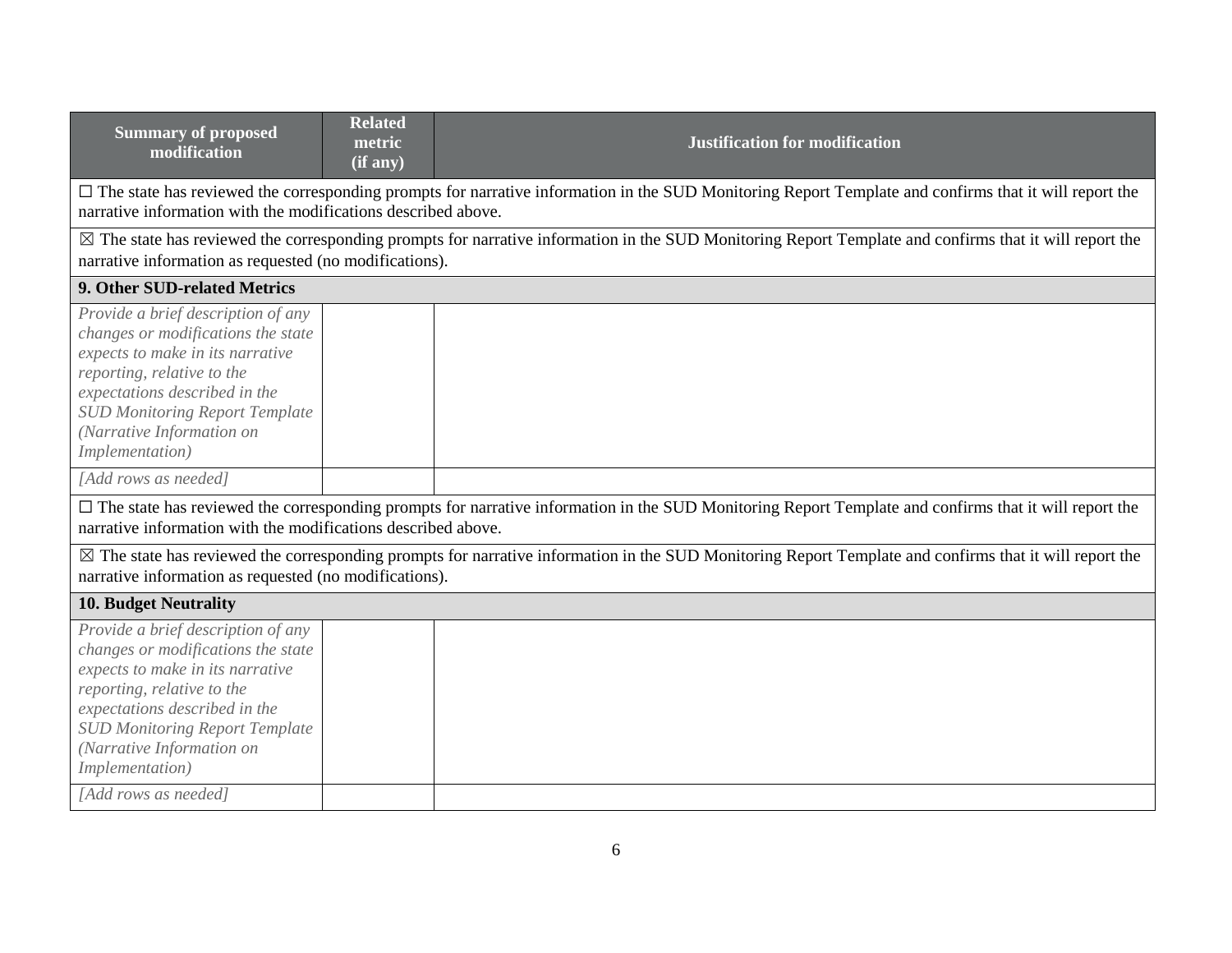| <b>Summary of proposed</b><br>modification                                                                                                                                                                                                                                                   | <b>Related</b><br>metric<br>(if any) | <b>Justification for modification</b>                                                                                                                             |  |  |
|----------------------------------------------------------------------------------------------------------------------------------------------------------------------------------------------------------------------------------------------------------------------------------------------|--------------------------------------|-------------------------------------------------------------------------------------------------------------------------------------------------------------------|--|--|
| narrative information with the modifications described above.                                                                                                                                                                                                                                |                                      | $\Box$ The state has reviewed the corresponding prompts for narrative information in the SUD Monitoring Report Template and confirms that it will report the      |  |  |
| narrative information as requested (no modifications).                                                                                                                                                                                                                                       |                                      | $\boxtimes$ The state has reviewed the corresponding prompts for narrative information in the SUD Monitoring Report Template and confirms that it will report the |  |  |
| 11. SUD-Related Demonstration Operations and Policy                                                                                                                                                                                                                                          |                                      |                                                                                                                                                                   |  |  |
| Provide a brief description of any<br>changes or modifications the state<br>expects to make in its narrative<br>reporting, relative to the<br>expectations described in the<br><b>SUD Monitoring Report Template</b><br>(Narrative Information on<br>Implementation)<br>[Add rows as needed] |                                      |                                                                                                                                                                   |  |  |
| $\Box$ The state has reviewed the corresponding prompts for narrative information in the SUD Monitoring Report Template and confirms that it will report the<br>narrative information with the modifications described above.                                                                |                                      |                                                                                                                                                                   |  |  |
| ⊠ The state has reviewed the corresponding prompts for narrative information in the SUD Monitoring Report Template and confirms that it will report the<br>narrative information as requested (no modifications).                                                                            |                                      |                                                                                                                                                                   |  |  |
| <b>12. SUD Demonstration Evaluation Update</b>                                                                                                                                                                                                                                               |                                      |                                                                                                                                                                   |  |  |
| Provide a brief description of any<br>changes or modifications the state<br>expects to make in its narrative<br>reporting, relative to the<br>expectations described in the<br><b>SUD Monitoring Report Template</b><br>(Narrative Information on<br>Implementation)                         |                                      |                                                                                                                                                                   |  |  |
| [Add rows as needed]                                                                                                                                                                                                                                                                         |                                      |                                                                                                                                                                   |  |  |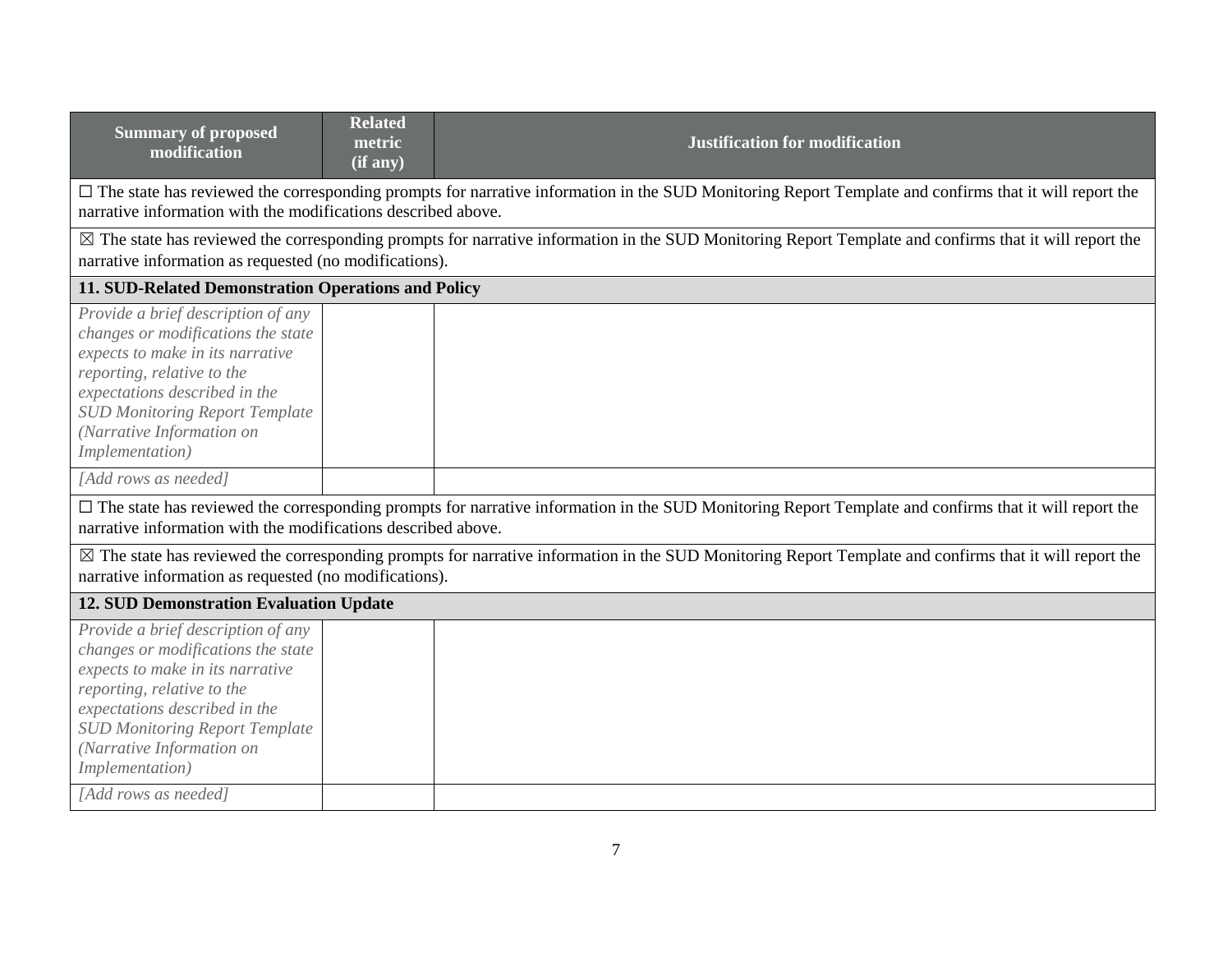| <b>Summary of proposed</b><br>modification                                                                                                                                                                                                                           | <b>Related</b><br>metric<br>$\overline{(\text{if any})}$ | <b>Justification for modification</b>                                                                                                                             |  |  |
|----------------------------------------------------------------------------------------------------------------------------------------------------------------------------------------------------------------------------------------------------------------------|----------------------------------------------------------|-------------------------------------------------------------------------------------------------------------------------------------------------------------------|--|--|
| narrative information with the modifications described above.                                                                                                                                                                                                        |                                                          | □ The state has reviewed the corresponding prompts for narrative information in the SUD Monitoring Report Template and confirms that it will report the           |  |  |
| narrative information as requested (no modifications).                                                                                                                                                                                                               |                                                          | $\boxtimes$ The state has reviewed the corresponding prompts for narrative information in the SUD Monitoring Report Template and confirms that it will report the |  |  |
| <b>13. Other Demonstration Reporting</b>                                                                                                                                                                                                                             |                                                          |                                                                                                                                                                   |  |  |
| Provide a brief description of any<br>changes or modifications the state<br>expects to make in its narrative<br>reporting, relative to the<br>expectations described in the<br><b>SUD Monitoring Report Template</b><br>(Narrative Information on<br>Implementation) |                                                          |                                                                                                                                                                   |  |  |
| [Add rows as needed]                                                                                                                                                                                                                                                 |                                                          |                                                                                                                                                                   |  |  |
| $\Box$ The state has reviewed the corresponding prompts for narrative information in the SUD Monitoring Report Template and confirms that it will report the<br>narrative information with the modifications described above.                                        |                                                          |                                                                                                                                                                   |  |  |
| ⊠ The state has reviewed the corresponding prompts for narrative information in the SUD Monitoring Report Template and confirms that it will report the<br>narrative information as requested (no modifications).                                                    |                                                          |                                                                                                                                                                   |  |  |
| 14. Notable State Achievements and/or Innovations                                                                                                                                                                                                                    |                                                          |                                                                                                                                                                   |  |  |
| Provide a brief description of any<br>changes or modifications the state<br>expects to make in its narrative<br>reporting, relative to the<br>expectations described in the<br><b>SUD Monitoring Report Template</b><br>(Narrative Information on<br>Implementation) |                                                          |                                                                                                                                                                   |  |  |
| [Add rows as needed]                                                                                                                                                                                                                                                 |                                                          |                                                                                                                                                                   |  |  |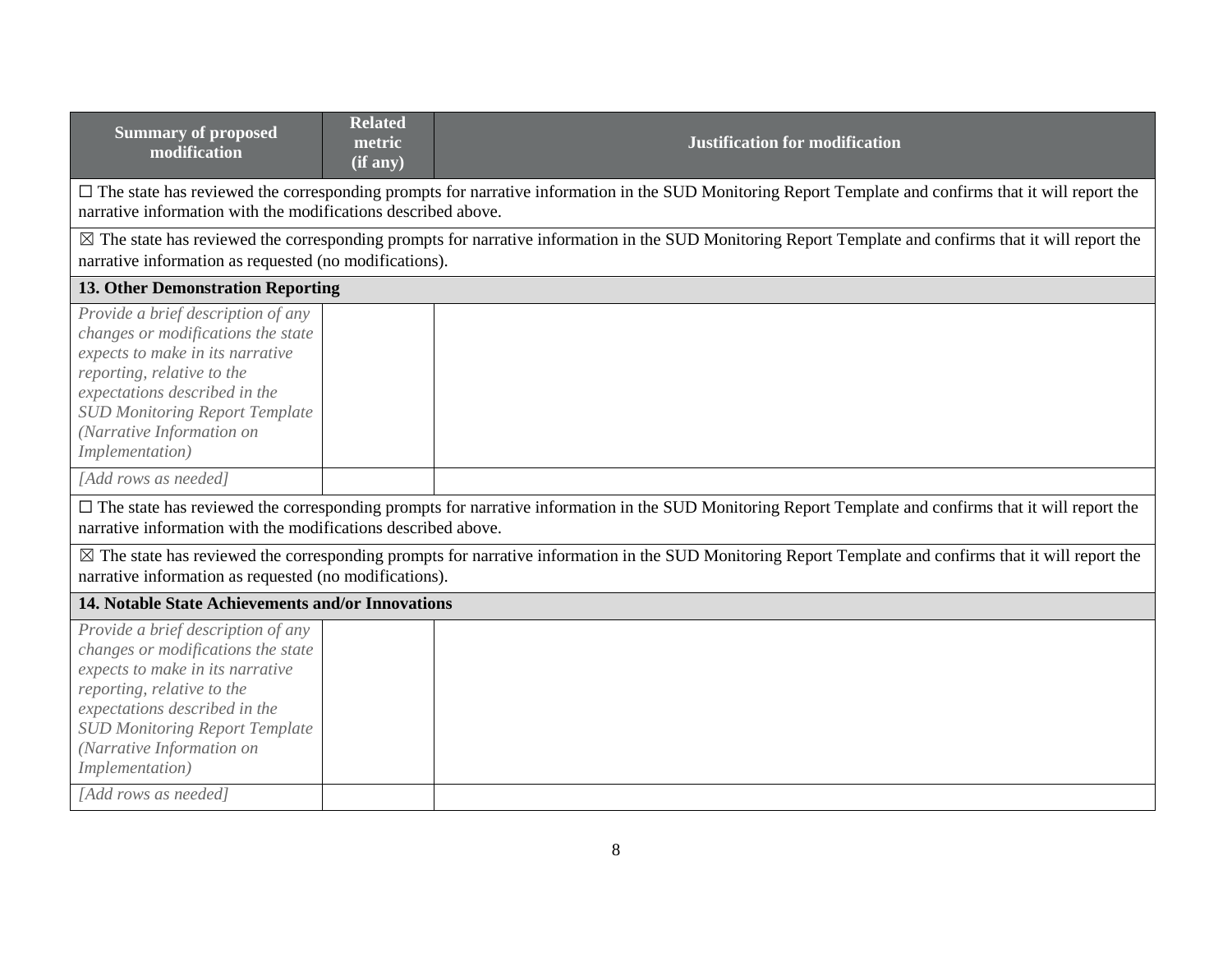| <b>Summary of proposed</b><br>modification                                                                                                                                                                                    | <b>Related</b><br>metric<br>(if any) | <b>Justification for modification</b> |  |  |
|-------------------------------------------------------------------------------------------------------------------------------------------------------------------------------------------------------------------------------|--------------------------------------|---------------------------------------|--|--|
| $\Box$ The state has reviewed the corresponding prompts for narrative information in the SUD Monitoring Report Template and confirms that it will report the<br>narrative information with the modifications described above. |                                      |                                       |  |  |
| $\boxtimes$ The state has reviewed the corresponding prompts for narrative information in the SUD Monitoring Report Template and confirms that it will report the                                                             |                                      |                                       |  |  |
| narrative information as requested (no modifications).                                                                                                                                                                        |                                      |                                       |  |  |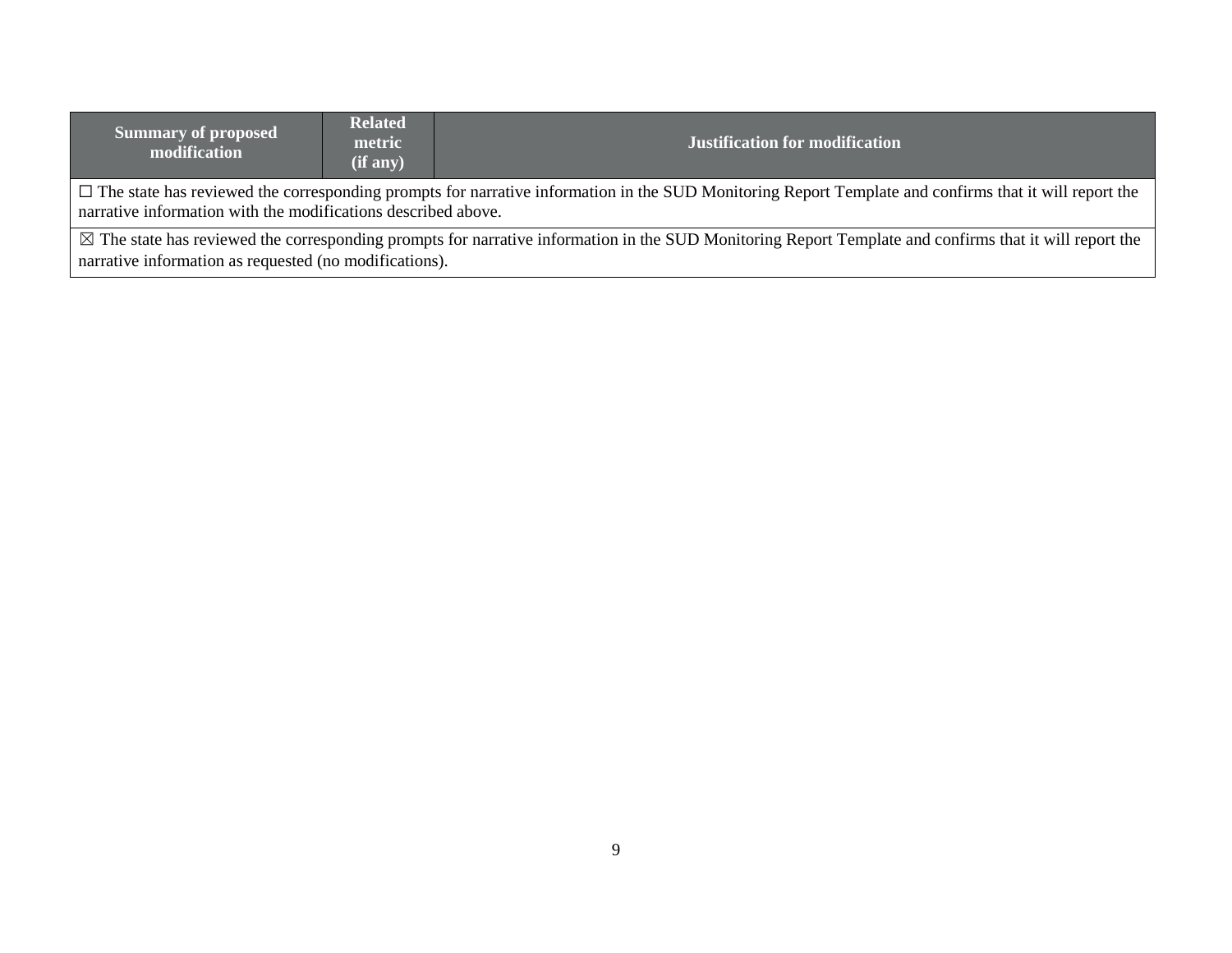## **3. Acknowledgement of Budget Neutrality Reporting-**

 $\boxtimes$  The state has reviewed the Budget Neutrality workbook provided by the project officer and understands the expectations for quarterly and annual monitoring reports. The state will provide the requested budget neutrality information (no modifications).

#### **4. Retrospective reporting**

If a state's monitoring protocol is approved after its first quarterly monitoring report submission date, the state should report data to CMS retrospectively for any prior quarters of SUD demonstration implementation. States are expected to submit retrospective metrics data in the state's second monitoring report submission after monitoring protocol approval, or propose an alternative plan for reporting retrospectively on its SUD demonstration.

In the monitoring report submission containing retrospective metrics data, the state should also provide a general assessment of metrics trends from the start of the state's demonstration through the end of the current reporting period. The state should report this information in Part B of its report submission (Table 3: Narrative Information on Implementation, by Milestone and Reporting Topic). This general assessment is not intended to be a comprehensive description of every trend observed in metrics data (for example, unlike other monitoring report submissions, the state is not required to describe all metrics changes (+ or greater than 2 percent). Rather, the assessment is an opportunity for states to provide context for its retrospective metrics data, to support CMS's review and interpretation. For example, consider a state that submits data showing an increase in the number of medication assisted treatment (MAT) providers (Metric #14) over the course of the retrospective reporting period. The state may decide to highlight this trend to CMS in Part B of its report (under Milestone 4) by briefly summarizing the trend and providing context that during this period, the state implemented a grant that supported training for new MAT providers throughout the state.

 $\boxtimes$  The state will report retrospectively for any quarters prior to monitoring protocol approval as described above, in the state's second monitoring report submission after protocol approval.

 $\Box$  The state proposes an alternative plan to report retrospectively for any quarters prior to monitoring protocol approval: *Insert narrative description of proposed alternative plan for retrospective reporting. State should provide justification for its proposed alternative plan.*

#### **5. Reporting SUD Demonstration Metrics and Narrative Information**

The state should review the guidance in Appendix A of the instructions document in order to attest it will follow CMS's guidance on reporting metrics and narrative information, or propose any deviations. The state should complete Table A below to reflect its proposed reporting schedule for the duration of its SUD demonstration approval period.

 $\boxtimes$  The state has completed the table below according to the guidance in Appendix A of the instructions document and attests to reporting metrics and narrative information in its quarterly and annual reports according as described.

 $\Box$  The state has reviewed Appendix A of the instructions document and completed the table below with the following deviations: *Insert narrative description of proposed changes to reporting. State should provide justification for any proposed deviation.*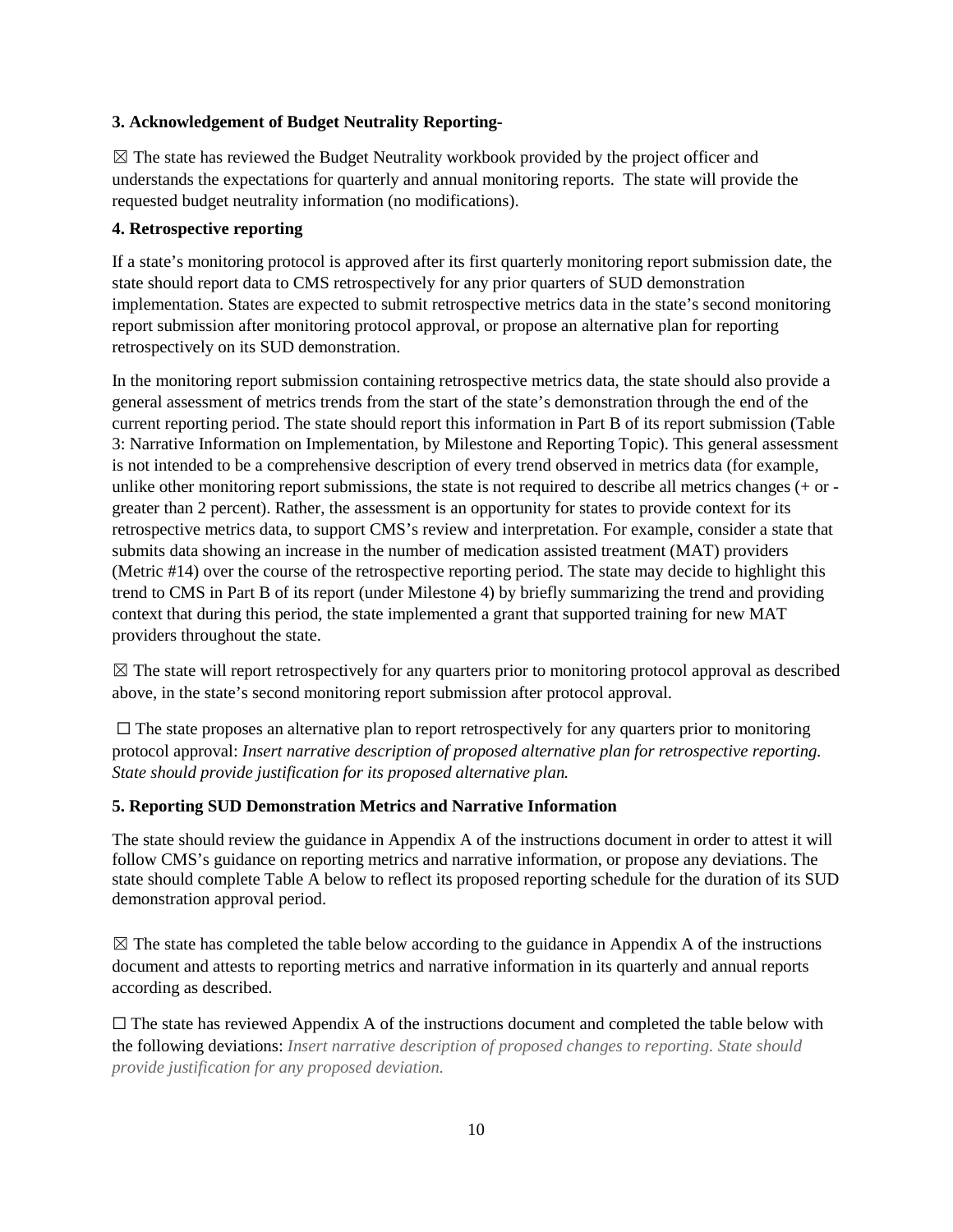**Table A.1. Suggested reporting schedule for Nebraska metrics and narrative information**

| Dates of<br>reporting<br>quarter | <b>SUD DY</b>                              | <b>Report due</b><br>(per STC<br>schedule) | Measurement period associated with SUD<br>information in report, by reporting category                                                                                                                                                   |
|----------------------------------|--------------------------------------------|--------------------------------------------|------------------------------------------------------------------------------------------------------------------------------------------------------------------------------------------------------------------------------------------|
| $7/1/2019 -$<br>9/30/2019        | DY1Q1                                      | 11/29/2019                                 | Protocol in development                                                                                                                                                                                                                  |
| $10/1/2019 -$<br>12/31/2019      | DY1Q2                                      | 2/29/2020                                  | Protocol in development                                                                                                                                                                                                                  |
| $1/1/2020 -$<br>3/31/2020        | DY <sub>1</sub> Q <sub>3</sub>             | 5/30/2020                                  | Protocol in development                                                                                                                                                                                                                  |
| $4/1/2020 -$<br>6/30/2020        | DY <sub>1</sub> Q <sub>4</sub><br>(Annual) | 9/28/2020                                  | Narrative information for SUD DY1Q4<br>$\bullet$<br>Other monthly and quarterly metrics for SUD<br>DY1Q3                                                                                                                                 |
| $7/1/2020 -$<br>9/30/2020        | DY2Q1                                      | 11/29/2020                                 | Narrative information for SUD DY2Q1<br>$\bullet$<br>Other monthly and quarterly metrics for SUD<br><b>DY1Q4</b><br>Other annual metrics for SUD DY1<br>$\bullet$<br>Annual metrics that are established quality<br>measures for CY 2019* |
| $10/1/2020 -$<br>12/31/2020      | DY2Q2                                      | 3/1/2021                                   | Narrative information for SUD DY2Q2<br>$\bullet$<br>Other monthly and quarterly metrics for SUD<br>DY2Q1                                                                                                                                 |
| $1/1/2021 -$<br>3/31/2021        | DY <sub>2</sub> Q <sub>3</sub>             | 5/30/2021                                  | Narrative information for SUD DY2Q3<br>$\bullet$<br>Other monthly and quarterly metrics for SUD<br>DY2Q2                                                                                                                                 |
| $4/1/2021 -$<br>6/30/2021        | DY2Q4<br>(Annual)                          | 9/28/2021                                  | Narrative information for SUD DY2Q4<br>Other monthly and quarterly metrics for SUD<br>DY2Q3<br>Annual metrics that are established quality<br>$\bullet$<br>measures for CY 2020                                                          |
| $7/1/2021 -$<br>9/30/2021        | DY3Q1                                      | 11/29/2021                                 | Narrative information for SUD DY3Q1<br>Other monthly and quarterly metrics for SUD<br>DY2Q4                                                                                                                                              |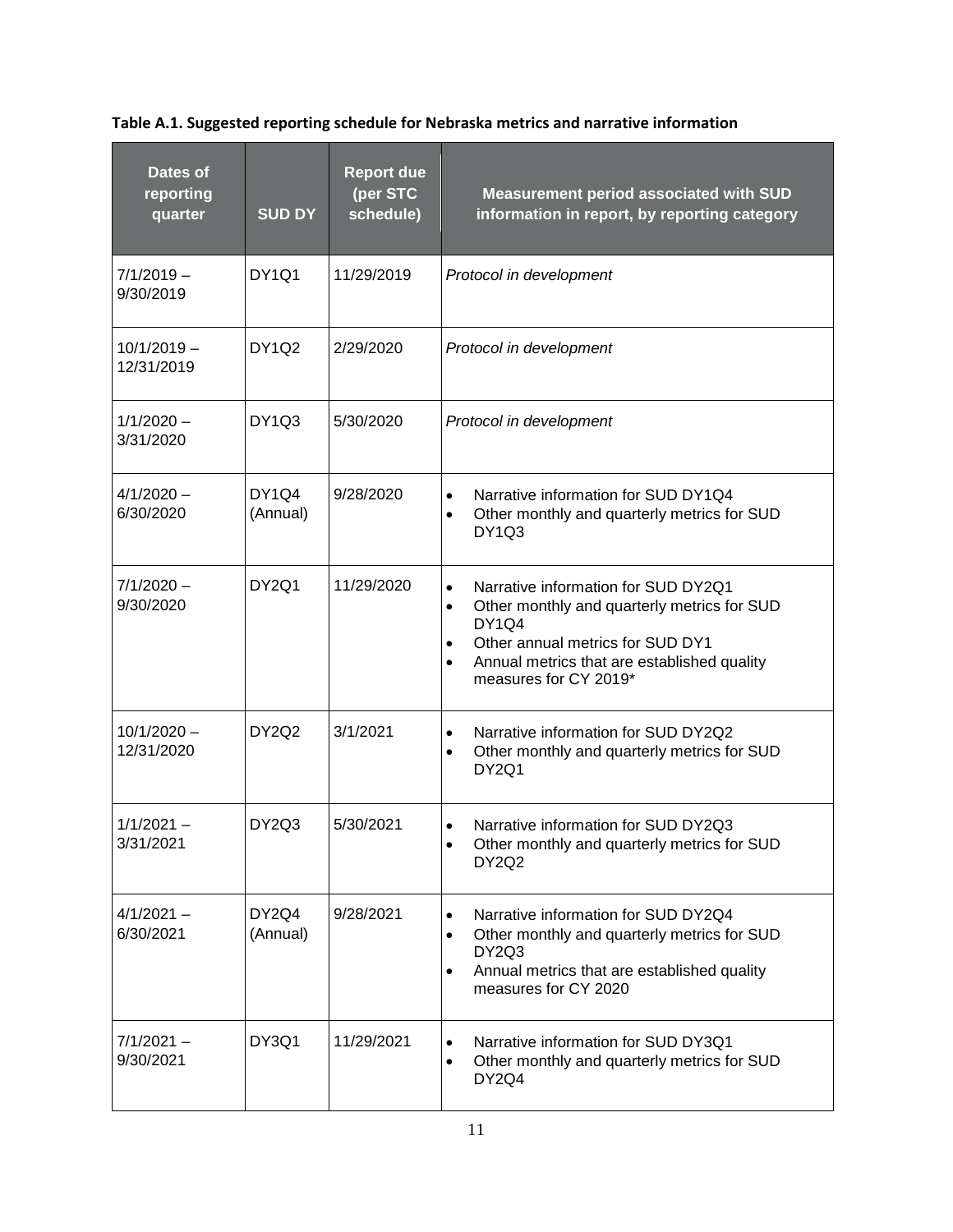| Dates of<br>reporting<br>quarter | <b>SUD DY</b>     | <b>Report due</b><br>(per STC<br>schedule) | <b>Measurement period associated with SUD</b><br>information in report, by reporting category                                                                                                             |
|----------------------------------|-------------------|--------------------------------------------|-----------------------------------------------------------------------------------------------------------------------------------------------------------------------------------------------------------|
|                                  |                   |                                            | Other annual metrics for SUD DY2                                                                                                                                                                          |
| $10/1/2021 -$<br>12/31/2021      | DY3Q2             | 3/1/2022                                   | Narrative information for SUD DY3Q2<br>$\bullet$<br>Other monthly and quarterly metrics for SUD<br>$\bullet$<br>DY3Q1                                                                                     |
| $1/1/2022 -$<br>3/31/2022        | DY3Q3             | 5/30/2022                                  | Narrative information for SUD DY3Q3<br>$\bullet$<br>Other monthly and quarterly metrics for SUD<br>$\bullet$<br><b>DY3Q2</b>                                                                              |
| $4/1/2022 -$<br>6/30/2022        | DY3Q4<br>(Annual) | 9/28/2022                                  | Narrative information for SUD DY3Q4<br>$\bullet$<br>Other monthly and quarterly metrics for SUD<br>$\bullet$<br>DY3Q3<br>Annual metrics that are established quality<br>$\bullet$<br>measures for CY 2021 |
| $7/1/2022 -$<br>9/30/2022        | <b>DY4Q1</b>      | 11/29/2022                                 | Narrative information for SUD DY4Q1<br>$\bullet$<br>Other monthly and quarterly metrics for SUD<br>$\bullet$<br>DY3Q4<br>Other annual metrics for SUD DY3                                                 |
| $10/1/2022 -$<br>12/31/2022      | <b>DY4Q2</b>      | 3/1/2023                                   | Narrative information for SUD DY4Q2<br>$\bullet$<br>Other monthly and quarterly metrics for SUD<br>$\bullet$<br><b>DY4Q1</b>                                                                              |
| $1/1/2023 -$<br>3/31/2023        | DY4Q3             | 5/30/2023                                  | Narrative information for SUD DY4Q3<br>Other monthly and quarterly metrics for SUD<br>$\bullet$<br>DY4Q2                                                                                                  |
| $4/1/2023 -$<br>6/30/2023        | DY4Q4<br>(Annual) | 9/28/2023                                  | Narrative information for SUD DY4Q4<br>$\bullet$<br>Other monthly and quarterly metrics for SUD<br>$\bullet$<br>DY4Q3<br>Annual metrics that are established quality<br>$\bullet$<br>measures for CY 2022 |
| $7/1/2023 -$<br>9/30/2023        | DY5Q1             | 11/29/2023                                 | Narrative information for SUD DY5Q1<br>$\bullet$<br>Other monthly and quarterly metrics for SUD<br>$\bullet$<br>DY4Q4                                                                                     |